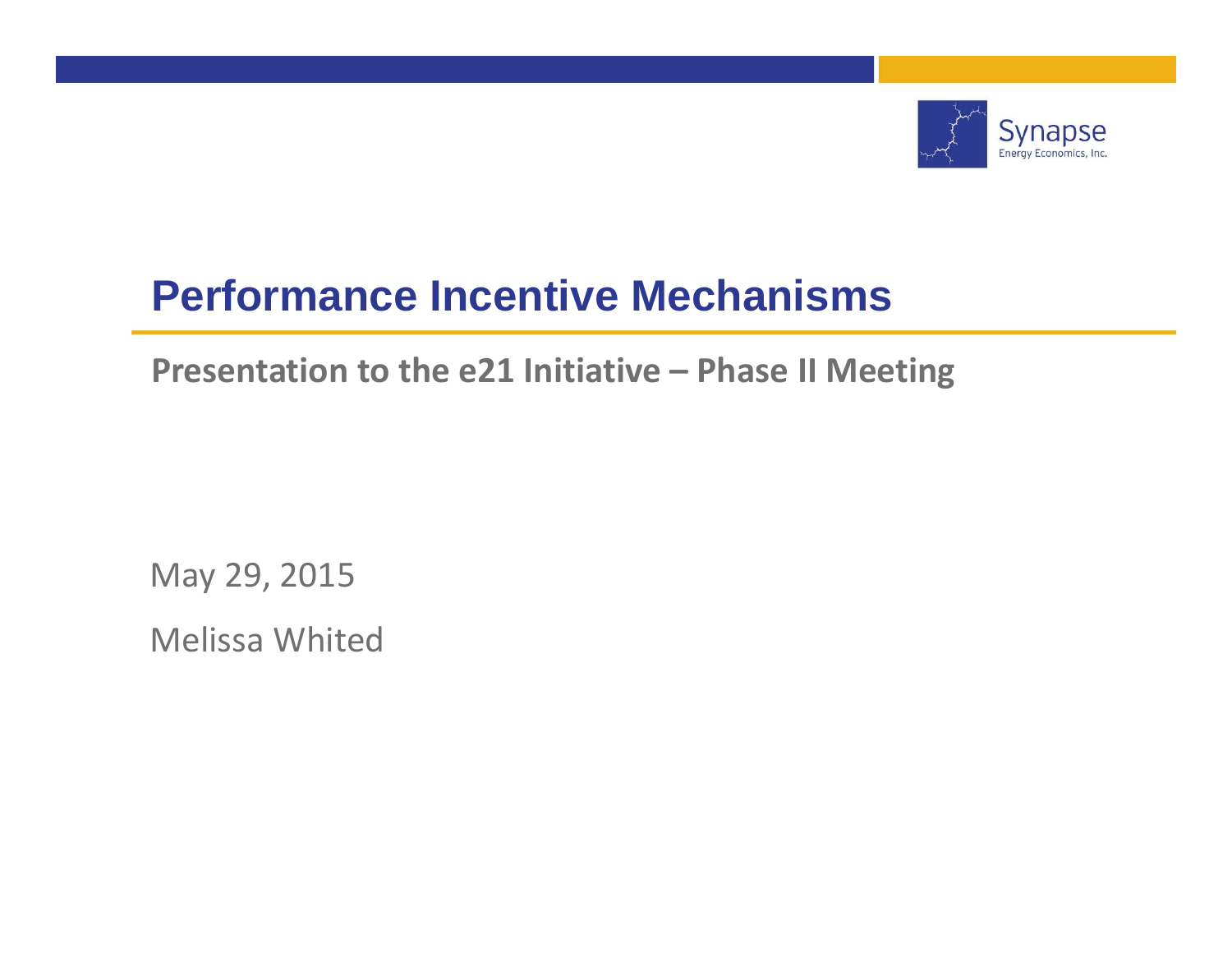## **Background**

#### • Report for the Western Interstate Energy Board: **Utility Performance Incentive Mechanisms (PIMs):** *A Handbook for Regulators*

Available at *www.synapse‐energy.com*

#### • Scope of the report:

- The role of PIMs in different regulatory contexts
- Principles of designing metrics, targets and financial incentives.
- Traditional performance areas
- **Emerging performance areas**
- Potential pitfalls and solutions to them
- Case studies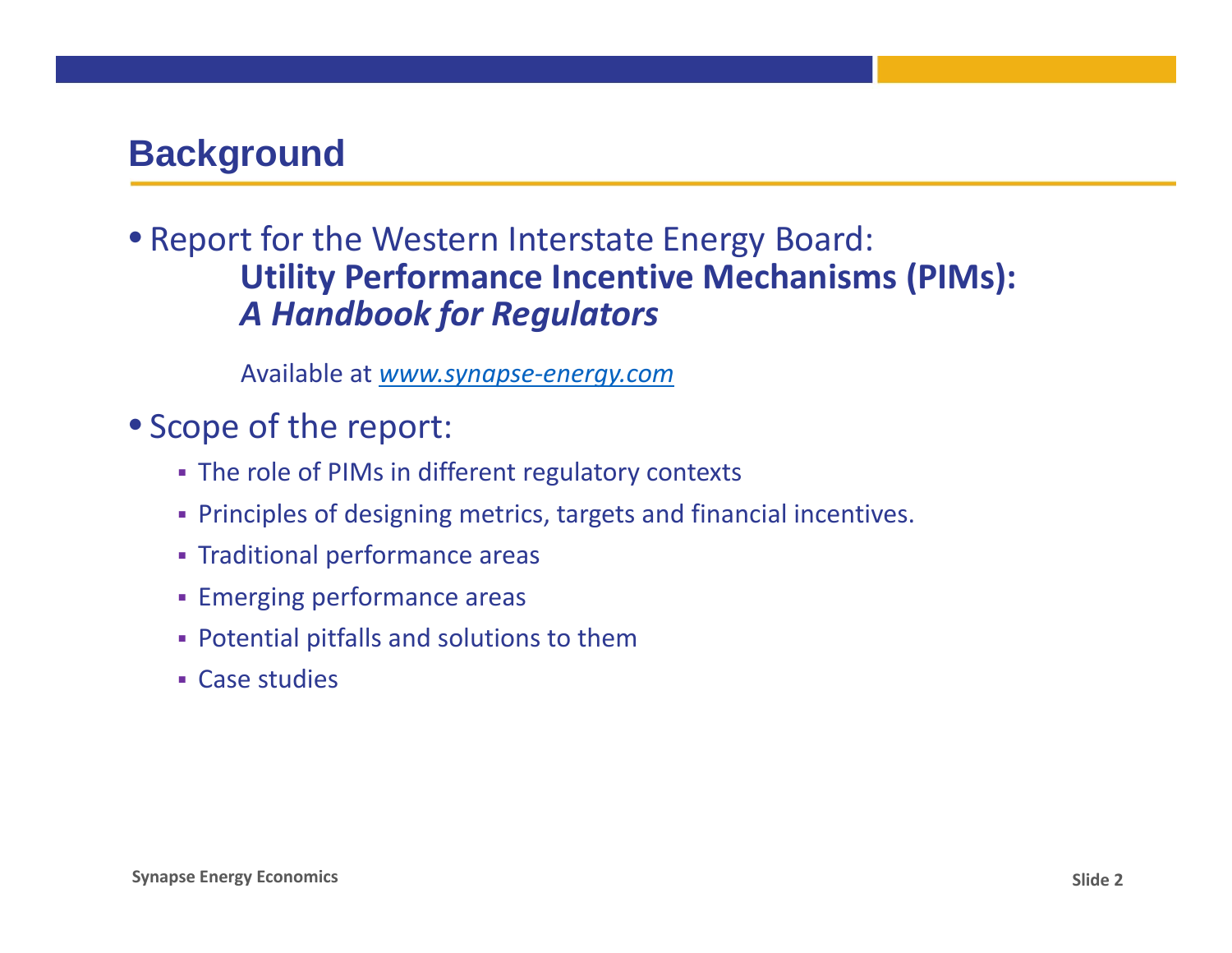## **Regulatory Models (simplified comparison)**

| <b>Regulatory</b>                             | <b>Cost of Service</b>                                            | <b>Performance-Based</b>                                                                                | <b>New Regulatory Models</b>                                                   |
|-----------------------------------------------|-------------------------------------------------------------------|---------------------------------------------------------------------------------------------------------|--------------------------------------------------------------------------------|
| <b>Element</b>                                | <b>Regulation</b>                                                 | <b>Regulation</b>                                                                                       |                                                                                |
| <b>Basis for initial</b><br>rates             | Based on cost-of-service<br>studies using a test year             | Based on cost-of-service<br>studies using a test year                                                   | Based on cost-of-service<br>studies and/or utility<br>business plans           |
| Frequency of rate                             | As needed                                                         | Pre-determined, fixed period                                                                            | Pre-determined, fixed period                                                   |
| cases                                         |                                                                   | (e.g., 5 years)                                                                                         | (e.g., 8 years)                                                                |
| Revenue                                       | Generally none                                                    | Price cap (or revenue cap)                                                                              | Allowed revenues may be                                                        |
| adjustments                                   |                                                                   | modified to account for                                                                                 | modified for inflation,                                                        |
| between rate                                  |                                                                   | factors such as inflation and                                                                           | productivity, or business                                                      |
| cases                                         |                                                                   | productivity                                                                                            | plan costs                                                                     |
| <b>Resource</b>                               | Integrated resource                                               | Integrated resource planning                                                                            | Business plans used to                                                         |
| <b>Planning</b>                               | planning (optional)                                               | (optional)                                                                                              | inform allowed revenues                                                        |
| Performance<br>Incentive<br><b>Mechanisms</b> | Typically include safety,<br>reliability, and customer<br>service | Focus on areas that may<br>experience service<br>degradation in response to<br>pressure to reduce costs | Designed to create<br>incentives to achieve a broad<br>set of desired outcomes |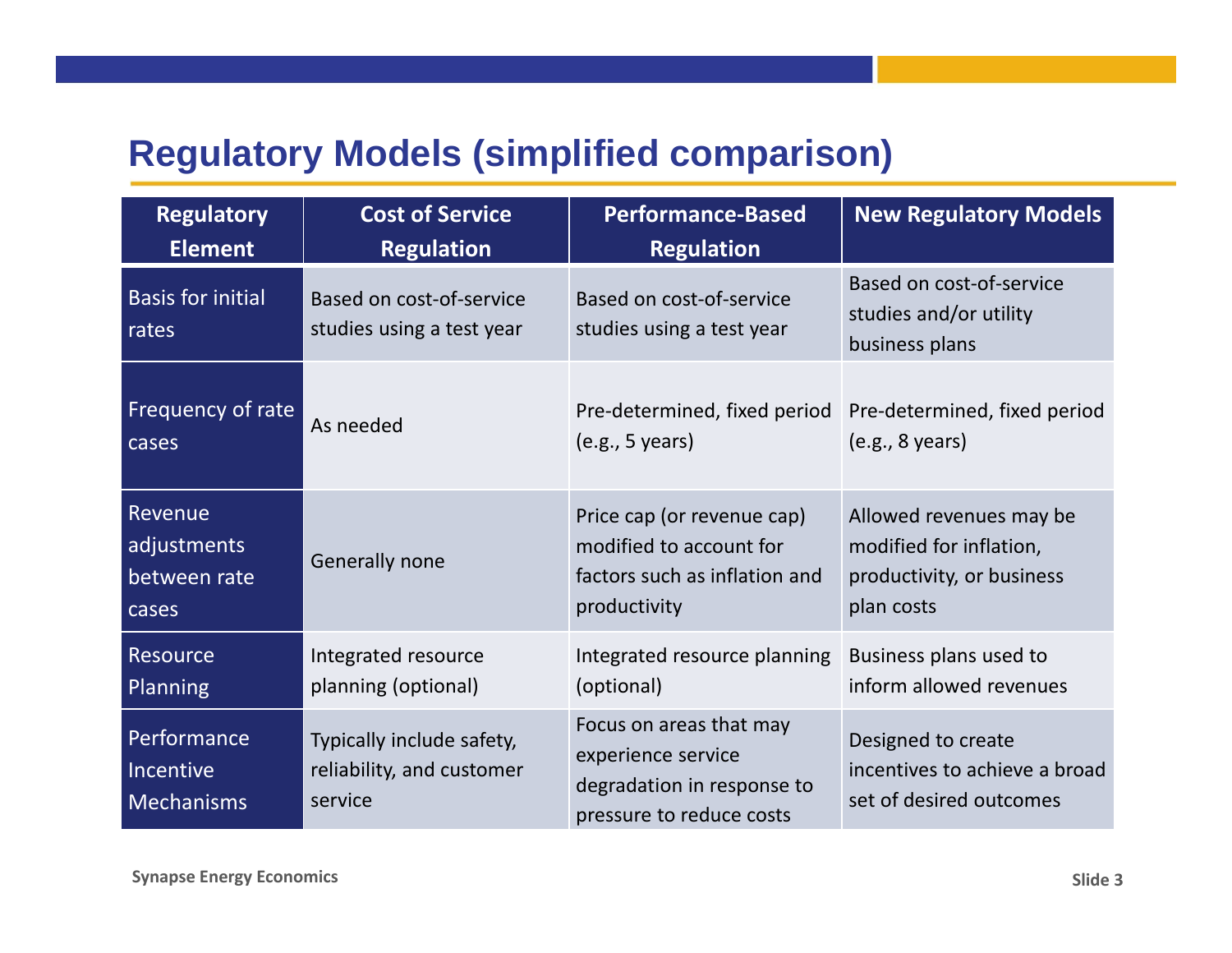# **The Regulatory Context and PIMs**

- Each regulatory model has its own embedded incentives. It is critical to assess the incentives that currently exist before designing PIMs.
	- $\circ$  Are there unintended incentives embedded in the current system?
		- o Example: increasing sales
		- o Example: innovation (risk and reward opportunities?)
	- $\circ$  Are there regulatory goals that are not fully addressed in the current system?
		- o Example: interconnecting DG, reducing carbon, new customer services
- PIMs can help to articulate goals and provide the right incentives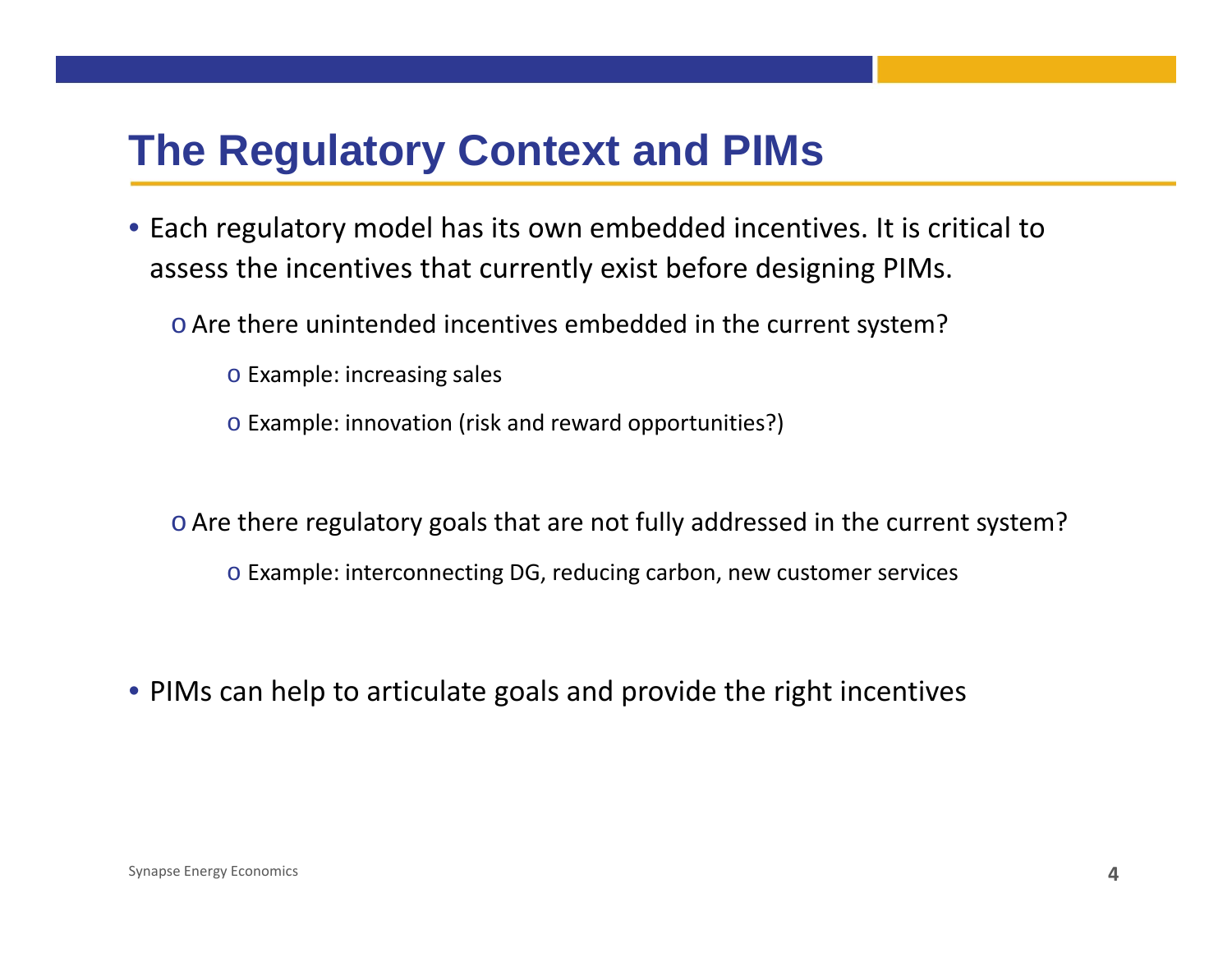# **Four Discrete Steps**

PIMs can be implemented incrementally, allowing for flexibility

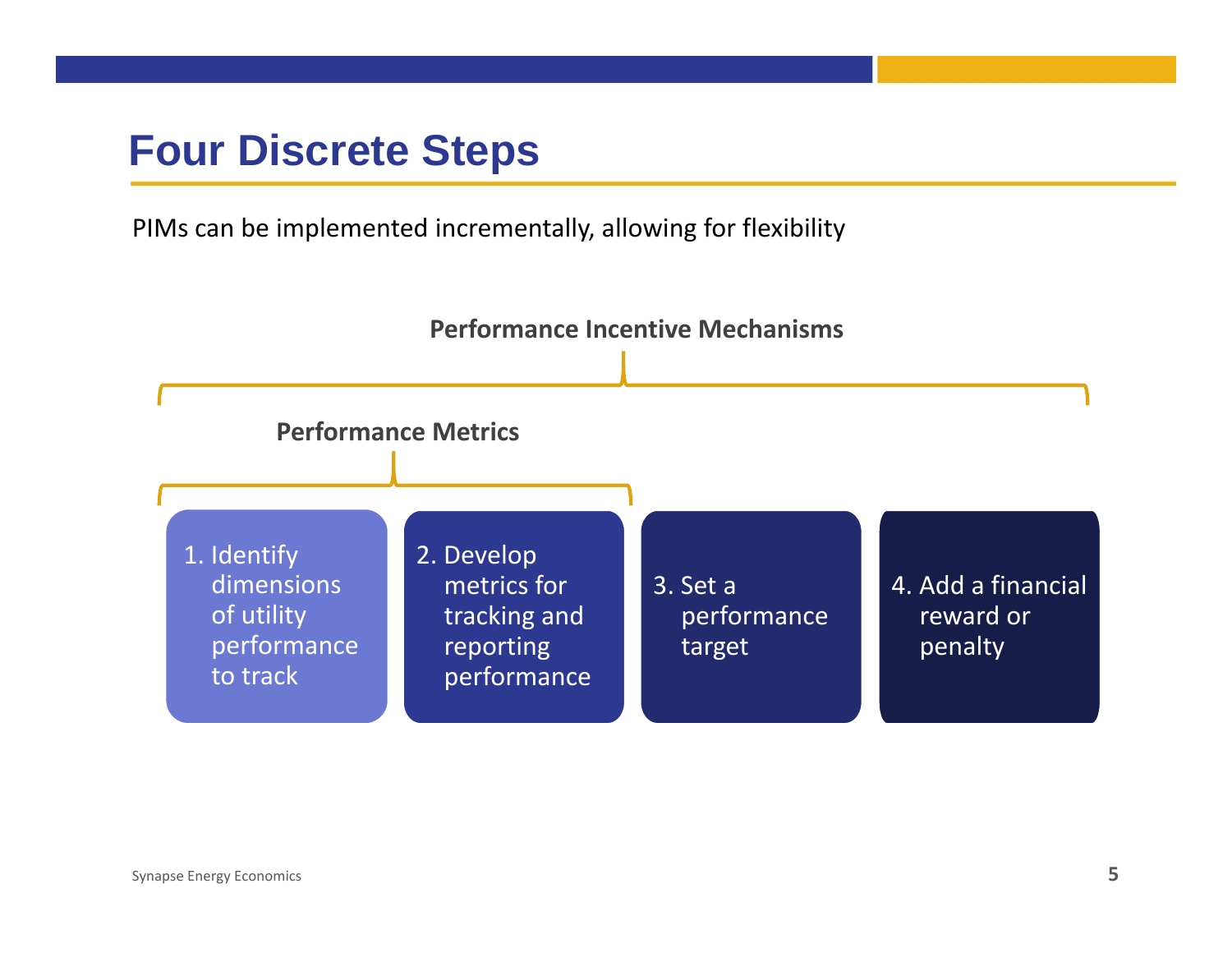# **1. Identify areas of performance to track**

Should be linked to policy goals

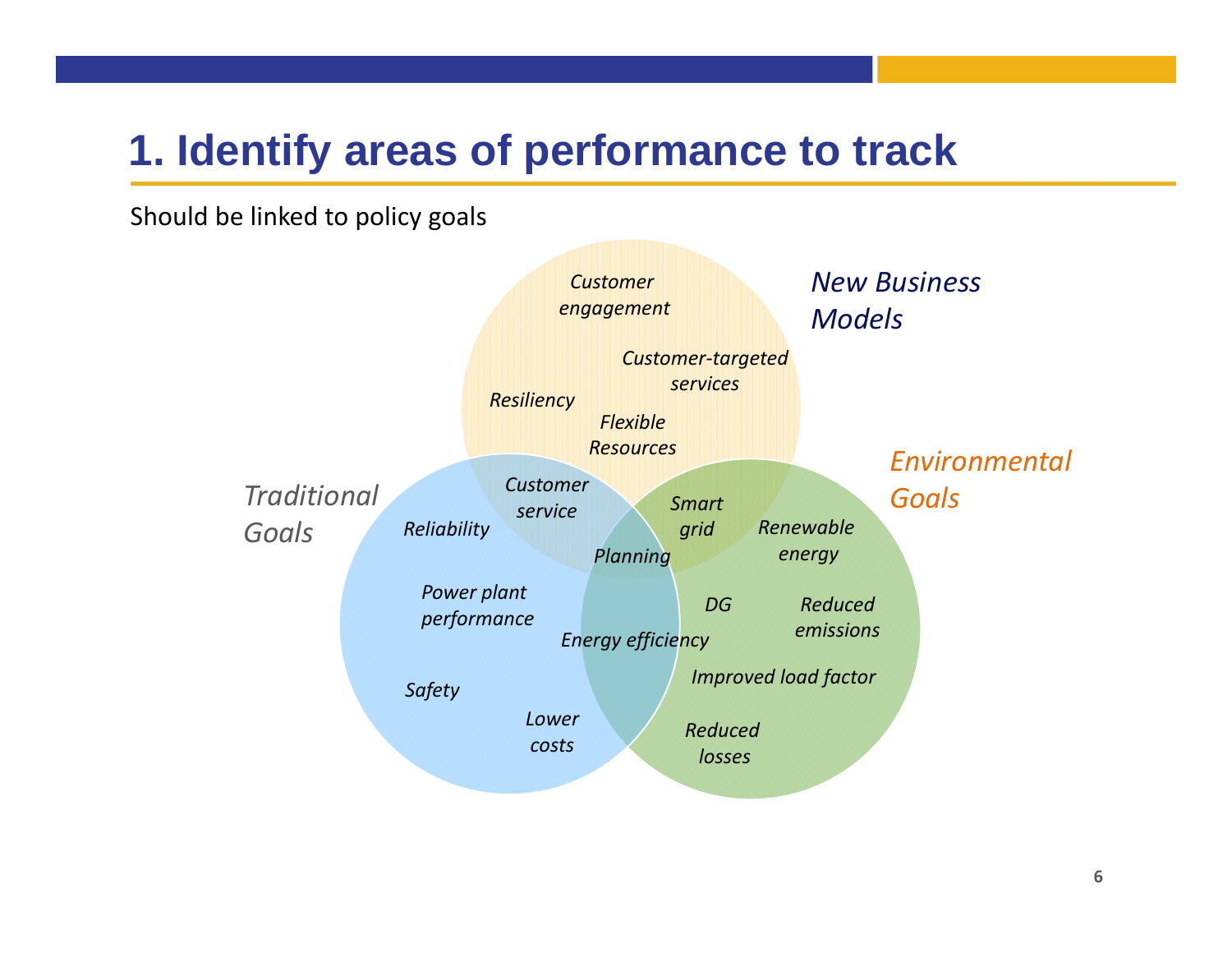# **2. Develop metrics**

- $\bullet$  Ensure the metric is tied to the policy goal and will provide useful information about whether the goal is being attained
- $\bullet$  Define metrics precisely, using regional or national definitions where possible
	- •Helps avoid contention, and facilitates comparisons over time and across jurisdictions
	- • Utilities already report <sup>a</sup> large amount of data to the EIA, FERC, EPA, NERC, and other entities
- $\bullet$ Choose metrics that are largely free from arbitrary influence
- $\bullet$  Choose metrics that are easily measured and interpreted
	- oComplex data analyses reduce transparency
- •Use independent parties to collect or verify data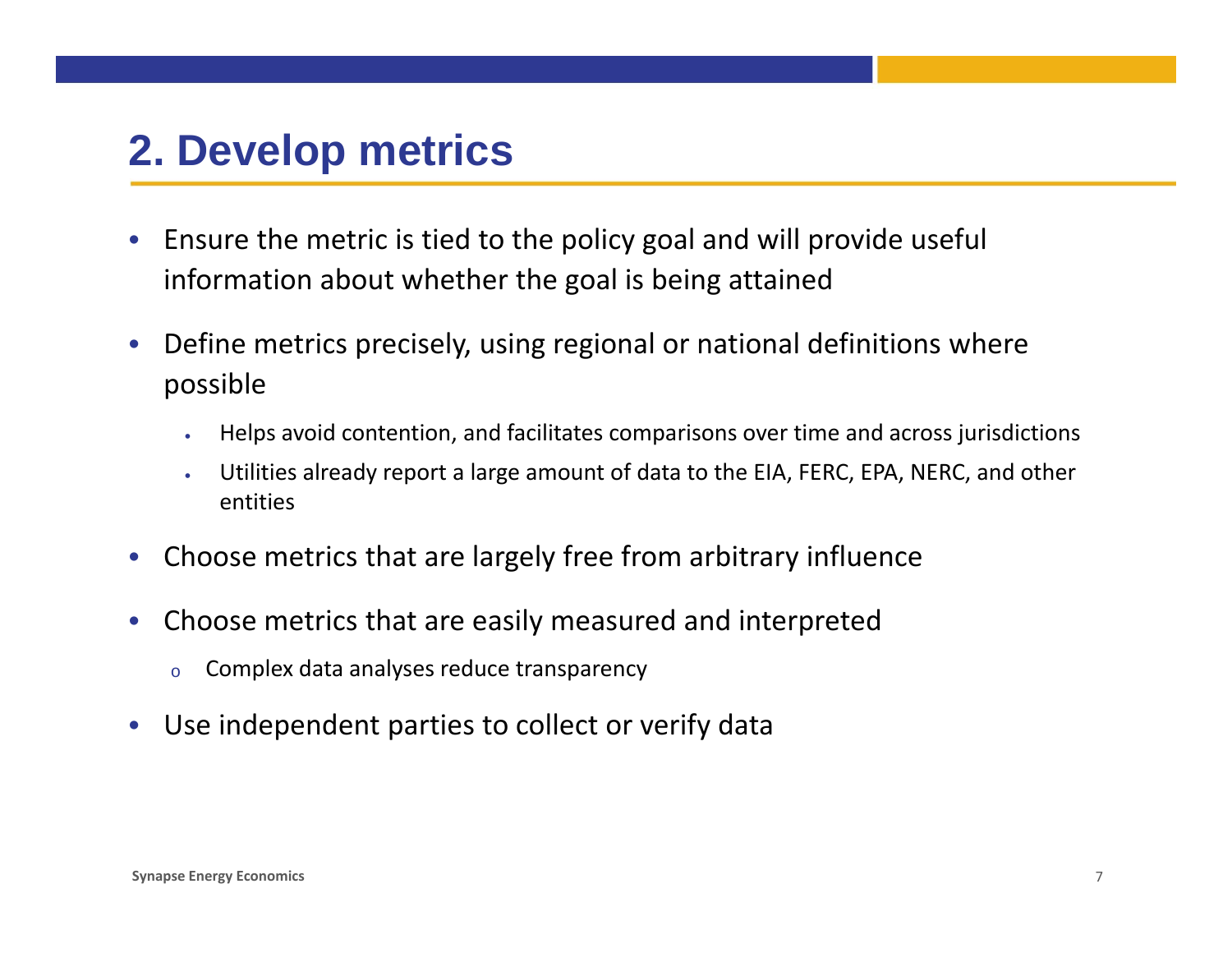# **Examples of possible metrics**

| <b>Metric</b>                         | <b>Purpose</b>                                                                 | <b>Metric Formula</b>                                                          |
|---------------------------------------|--------------------------------------------------------------------------------|--------------------------------------------------------------------------------|
| <b>System load factor</b>             | Indication of improvement in system load<br>factor over time                   | System average load / peak load                                                |
| <b>Line losses</b>                    | Indication of reductions in losses over time                                   | Total electricity losses / MWh generation,<br>excluding station use            |
| <b>Demand response</b><br>(DR)        | Indication of participation and actual<br>deployment of DR resources           | Potential and actual peak demand savings<br>(MW)                               |
|                                       | Indication of the technologies, capacity,                                      | Number of customers with DG                                                    |
| <b>Distributed</b><br>generation (DG) | and rate of DG installations, and whether<br>policies are supporting DG growth | MW installed by type (PV, CHP, small wind,<br>etc.)                            |
| <b>Information</b>                    | Indicator of customers' ability to access                                      | Number of customers able to access daily<br>usage data via a web portal        |
| availability                          | their usage information                                                        | Percent of customers with access to<br>hourly or sub-hourly usage data via web |
| <b>Time-varying rates</b>             | Indication of saturation of time-varying<br>rates                              | Number of customers on time-varying<br>rates                                   |
| <b>Fossil generation</b>              | Indication of reduction in fossil fuel use                                     | Fossil MWh percent of total generation                                         |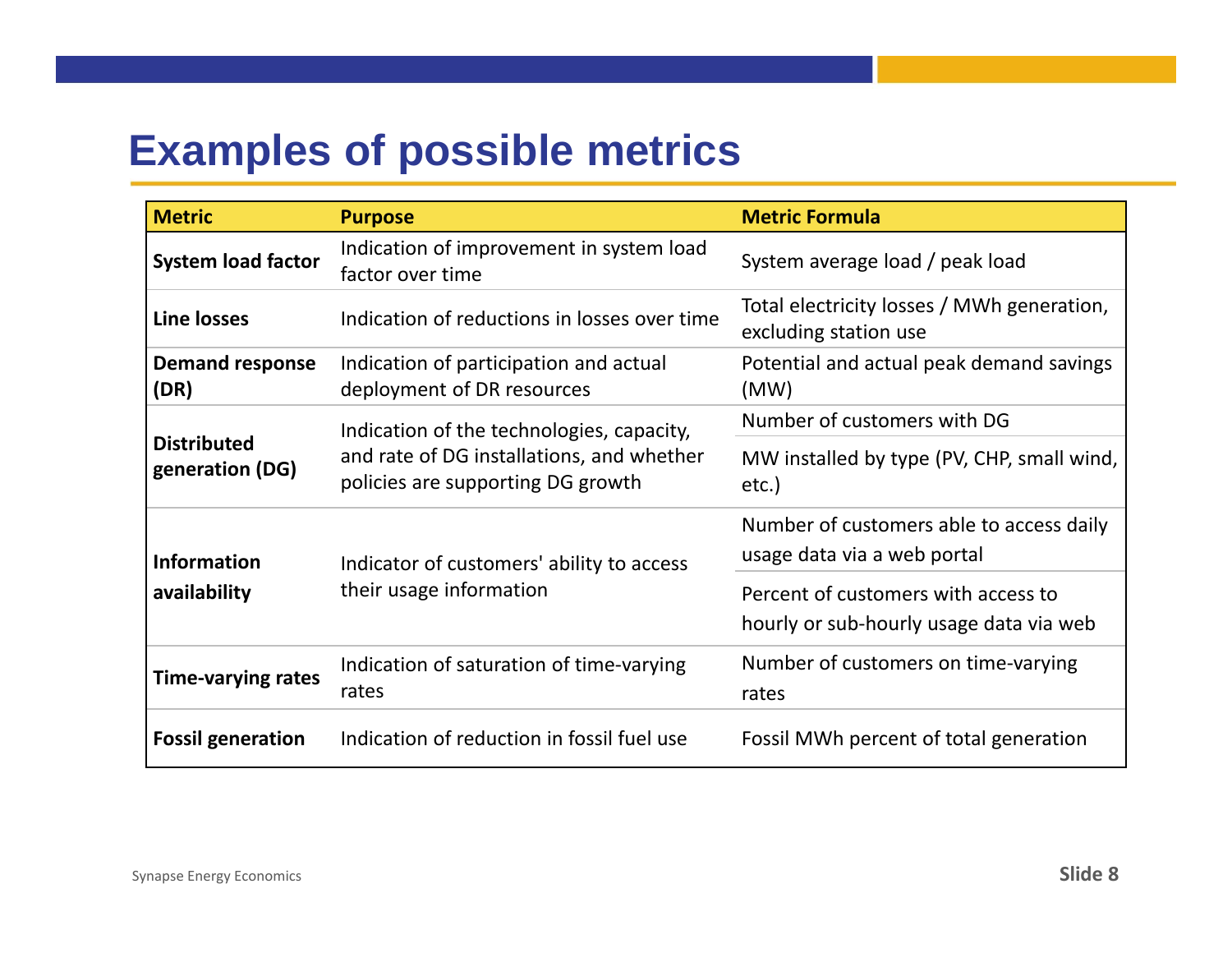# **Data Dashboards**

- Data dashboards enable regulators and other stakeholders to quickly review utility performance across <sup>a</sup> large number of performance areas
- Publicly accessible (website)
- Show historical trends, possibly comparison across utilities

#### Example: Interactive website displaying utility performance

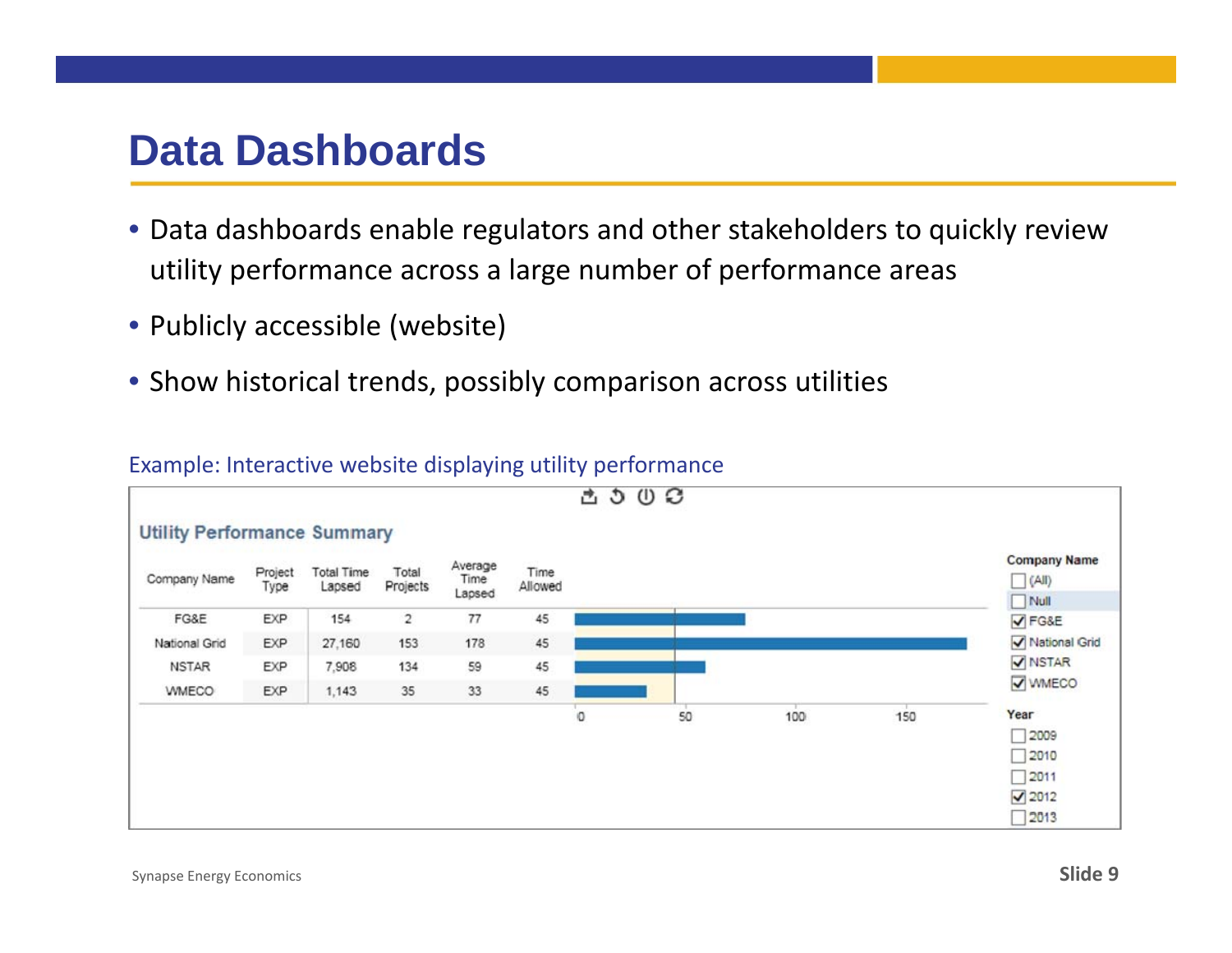# **3. Set performance targets**

- Balance the costs of achieving the target with the benefits to ratepayers
	- Customer surveys can help determine value to customers (e.g., is extra reliability worth the additional cost?)
- Set a realistic target. Various analytical techniques can help:
	- Historical performance (*if still relevant)*
	- Peer utility performance (*if inherent differences between utilities can be controlled for)*
	- Frontier methods (*measures technical efficiency of various firms*)
	- Utility‐specific studies (*IRPs and engineering studies can be useful*)
- Use deadbands to mitigate uncertainty
- Adjust targets only slowly and cautiously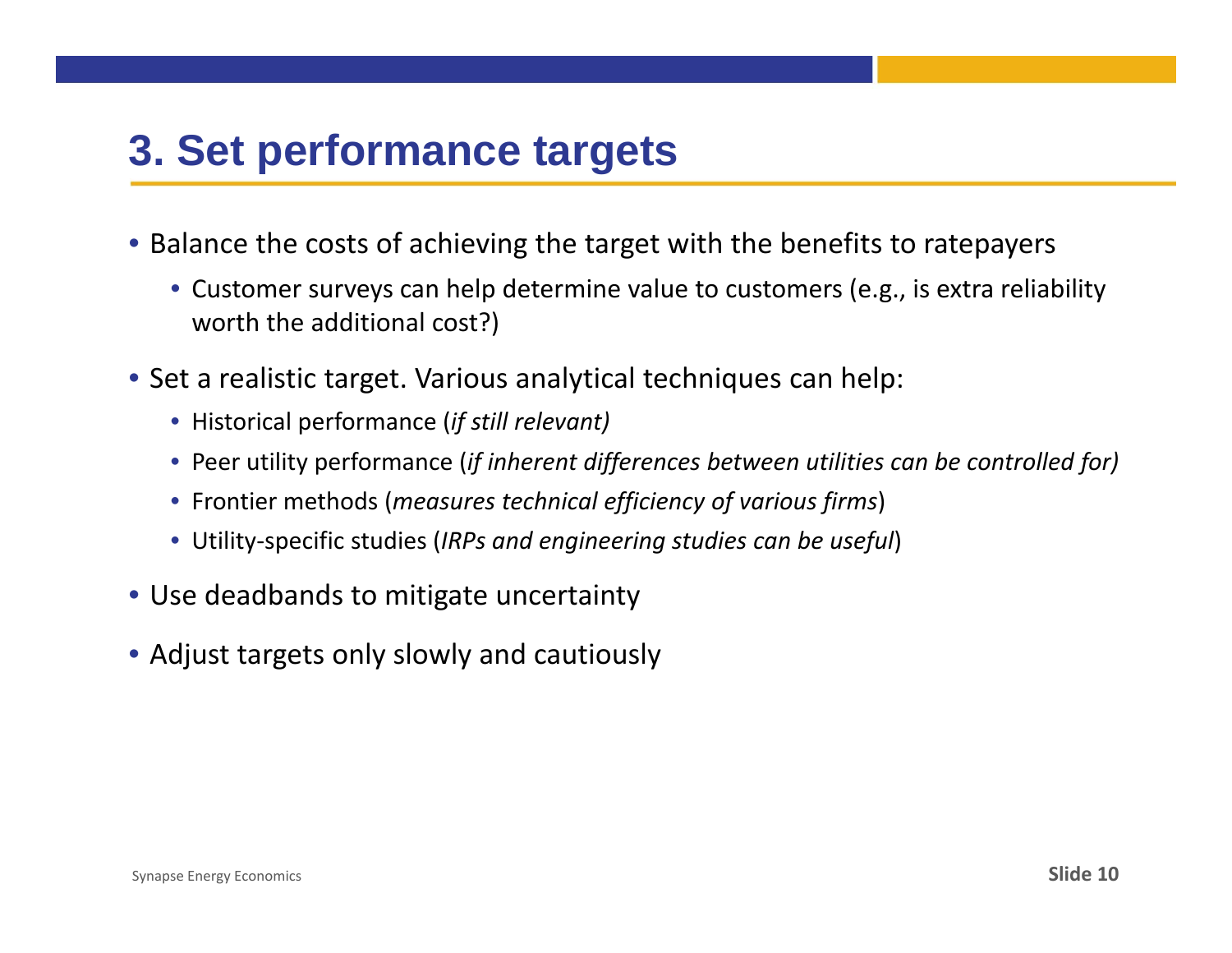# **4. Set Financial Rewards and Penalties**

- Symmetric vs. Asymmetric
	- Symmetric rewards/penalties are common
	- Reward-only incentives tend to encourage utilities to be more innovative, and may result in more collaborative and less adversarial processes
	- Penalty‐only incentives are sometimes appropriate when the outcome is an essential requirement for the utility, or when performance above the target provides little additional benefit to customers.
- Avoid "cliff effects" sharp changes in penalty or reward due to small change in performance
- Ensure a reasonable magnitude for incentive
	- Large enough to capture utility management's attention
	- Should not overly reward or penalize utility
	- Use a cap on maximum reward or penalty to ensure it remains within a reasonable bound
- Start with small incentives; increase only if necessary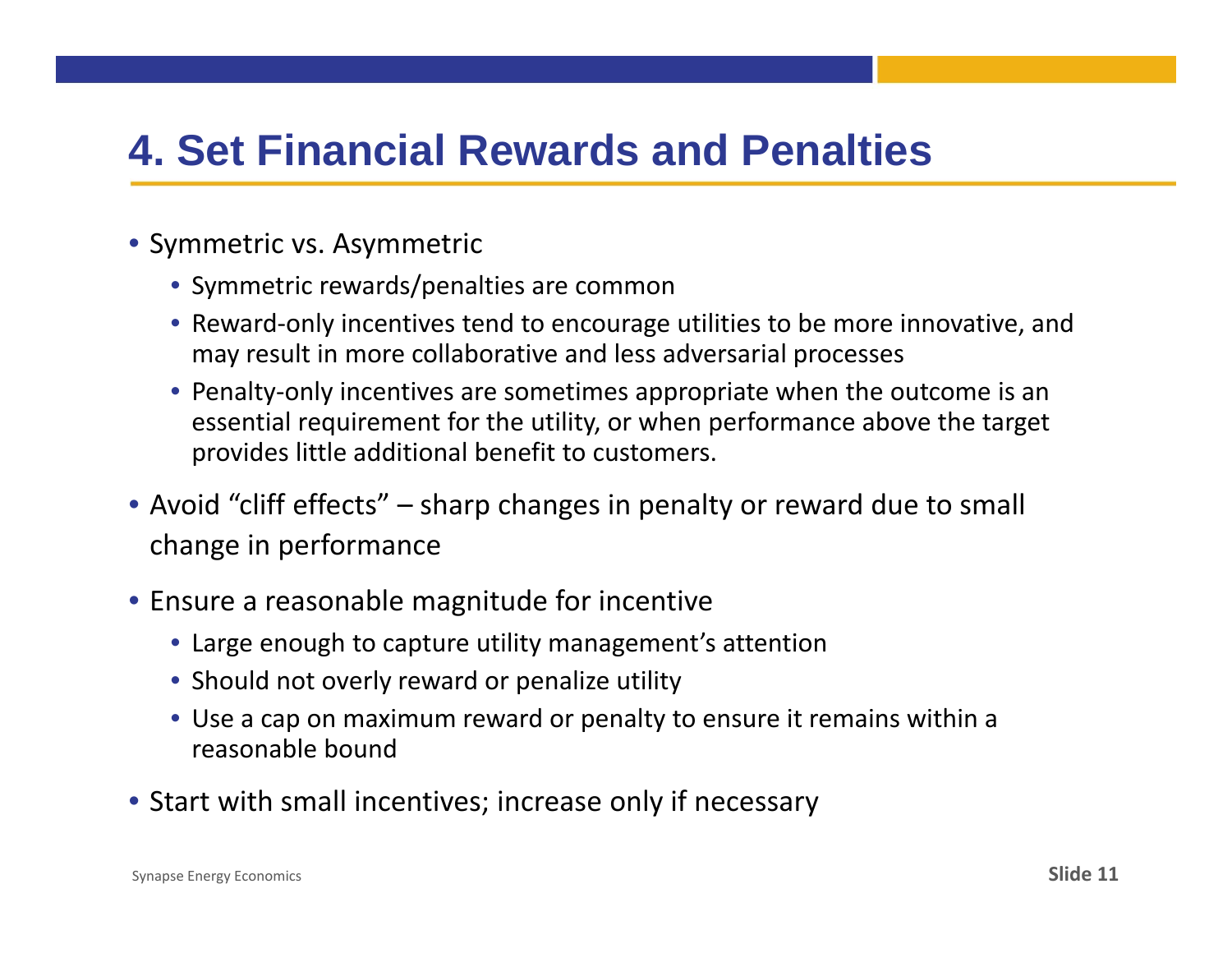#### **Types of Incentive Formulas**

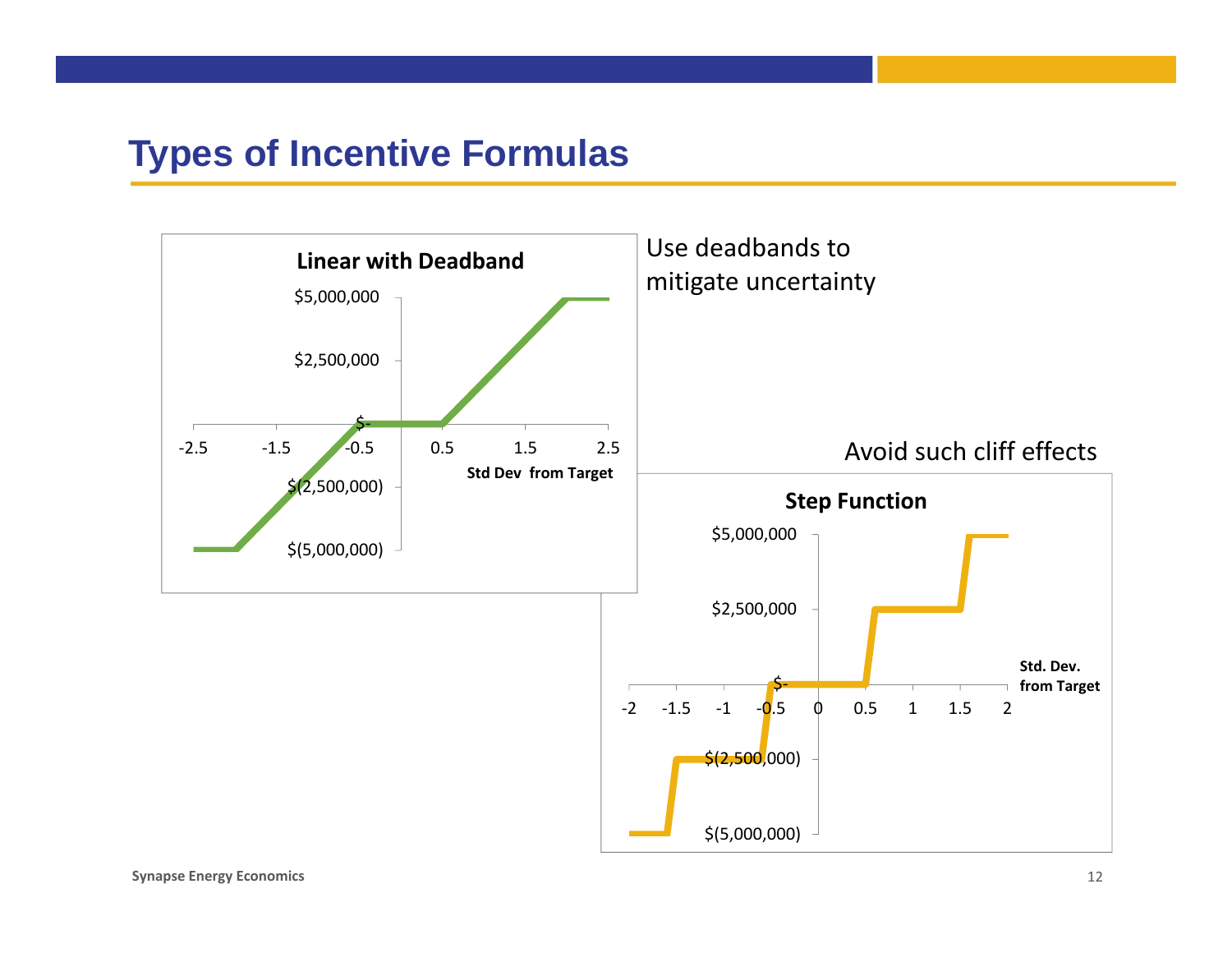# **Pitfalls to Avoid**

| <b>Undue</b><br>rewards or<br>penalties | Excessive rewards (or penalties) undermine the whole concept of incentive<br>mechanisms.<br><b>Potential solutions:</b><br>Use an incremental approach: start low and monitor over time.<br>$\bullet$<br>Careful PIM design (e.g., shared savings).<br>$\bullet$                                                                                                                                                |
|-----------------------------------------|-----------------------------------------------------------------------------------------------------------------------------------------------------------------------------------------------------------------------------------------------------------------------------------------------------------------------------------------------------------------------------------------------------------------|
| <b>Unintended</b><br>consequences       | An incentive for one performance area may cause the utility to under-<br>$\bullet$<br>perform in areas that do not have incentives.<br><b>Potential solutions:</b><br>$\bullet$<br>Focus on performance areas that are isolated from others.<br>$\bullet$<br>Be cautious of implications for other performance areas.<br>$\bullet$<br>Consider implementing a diverse, balanced set of incentives.<br>$\bullet$ |
| <b>Regulatory</b><br>burden             | PIMs can be too costly, time-consuming, or too much of a distraction.<br>Can be a problem for utilities, regulators, and stakeholders.<br>$\bullet$<br><b>Potential solutions:</b><br>$\bullet$<br>Streamline using existing data, protocols, and simple designs.<br>Reduce the amount of money at stake.                                                                                                       |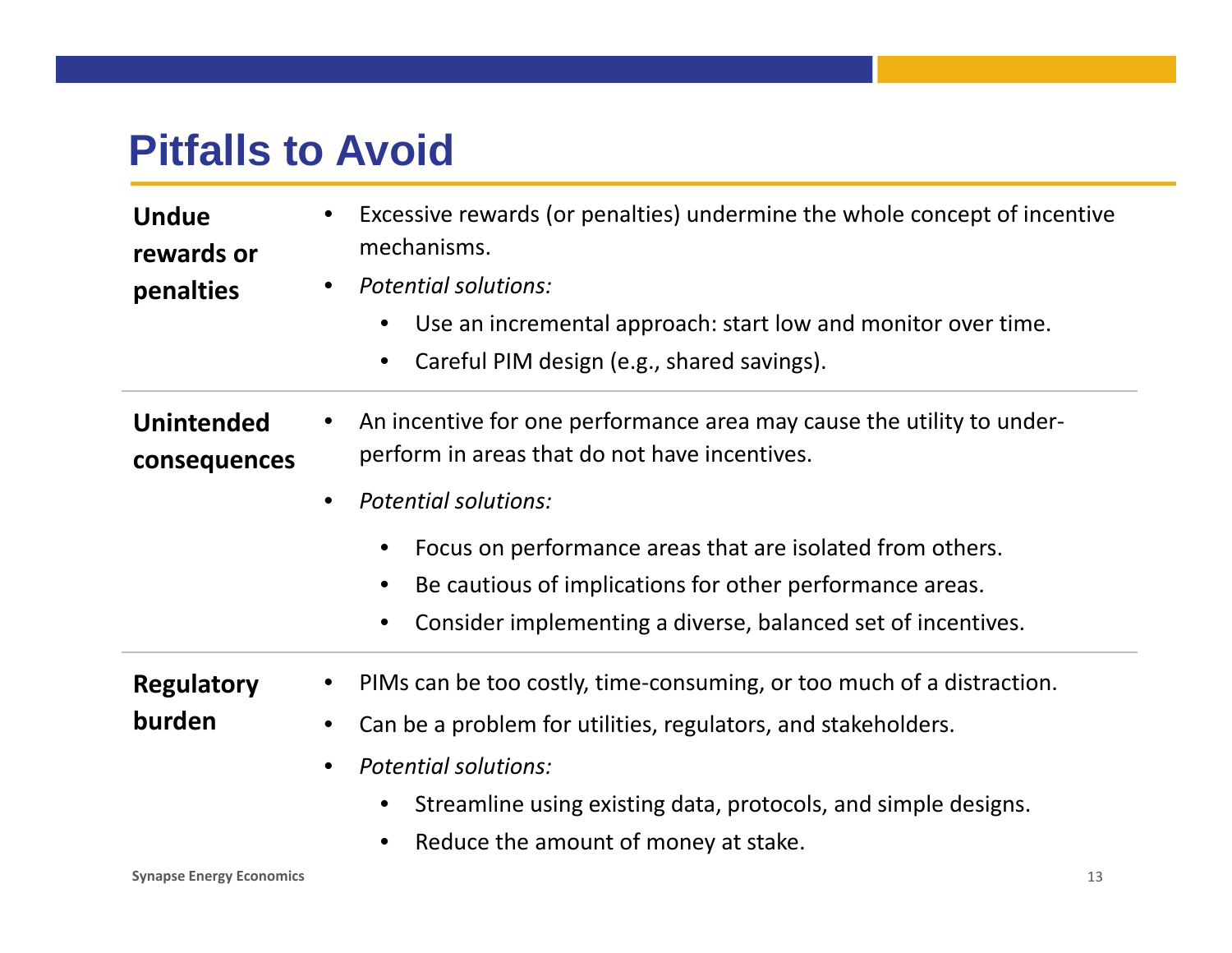# **Pitfalls to Avoid**

- **Uncertainty** Metrics, targets, and financial consequences that are not clearly defined reduce certainty, introduce contention, and are less likely to achieve policy goals.
	- • *Potential solutions:*
		- • Carefully specify metric and target definitions, soliciting utility and stakeholder input where possible.
		- • Adjust targets and financial consequences only cautiously and gradually so as to reduce uncertainty and encourage utilities to make investments with long‐term benefits.
- **Gaming and** •Utilities may have an incentive to manipulate results.
- **Manipulation** • *Potential solutions:*
	- $\bullet$ Identify verification measures.
	- • Consider using independent third parties (that are not selected or paid by the utility) to collect or verify data.
	- • Avoid complex data analysis techniques that are difficult to audit and reduce transparency.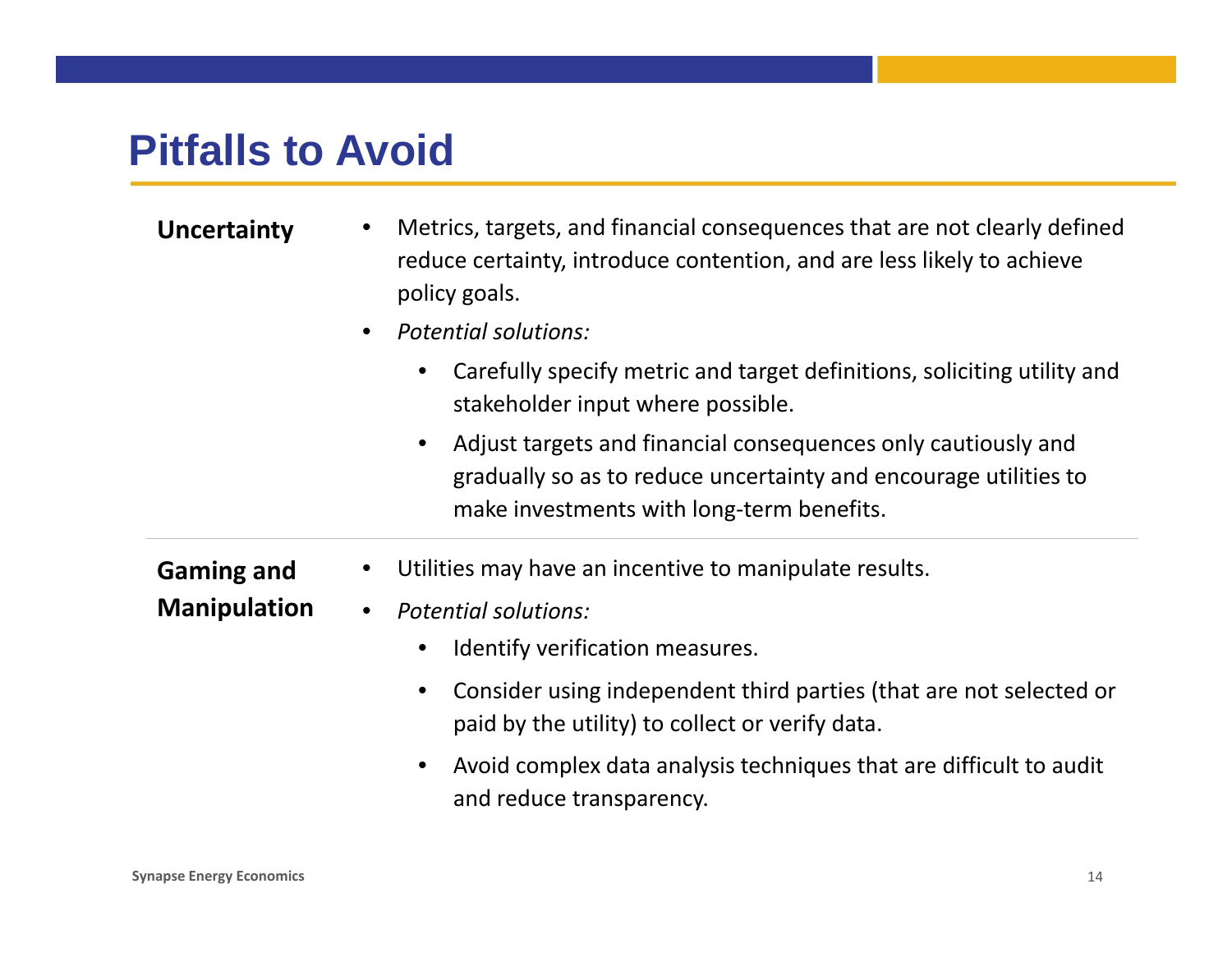# **Contact**

## **Melissa Whited**

## **Synapse Energy Economics**

617‐661‐3248

#### mwhited@synapse‐energy.com

- Synapse Energy Economics is <sup>a</sup> research and consulting firm specializing in energy, economic, and environmental topics.
- Since its founding in 1996, Synapse has been <sup>a</sup> leader in providing rigorous analysis of energy, environmental and regulatory issues, for public interest and government clients.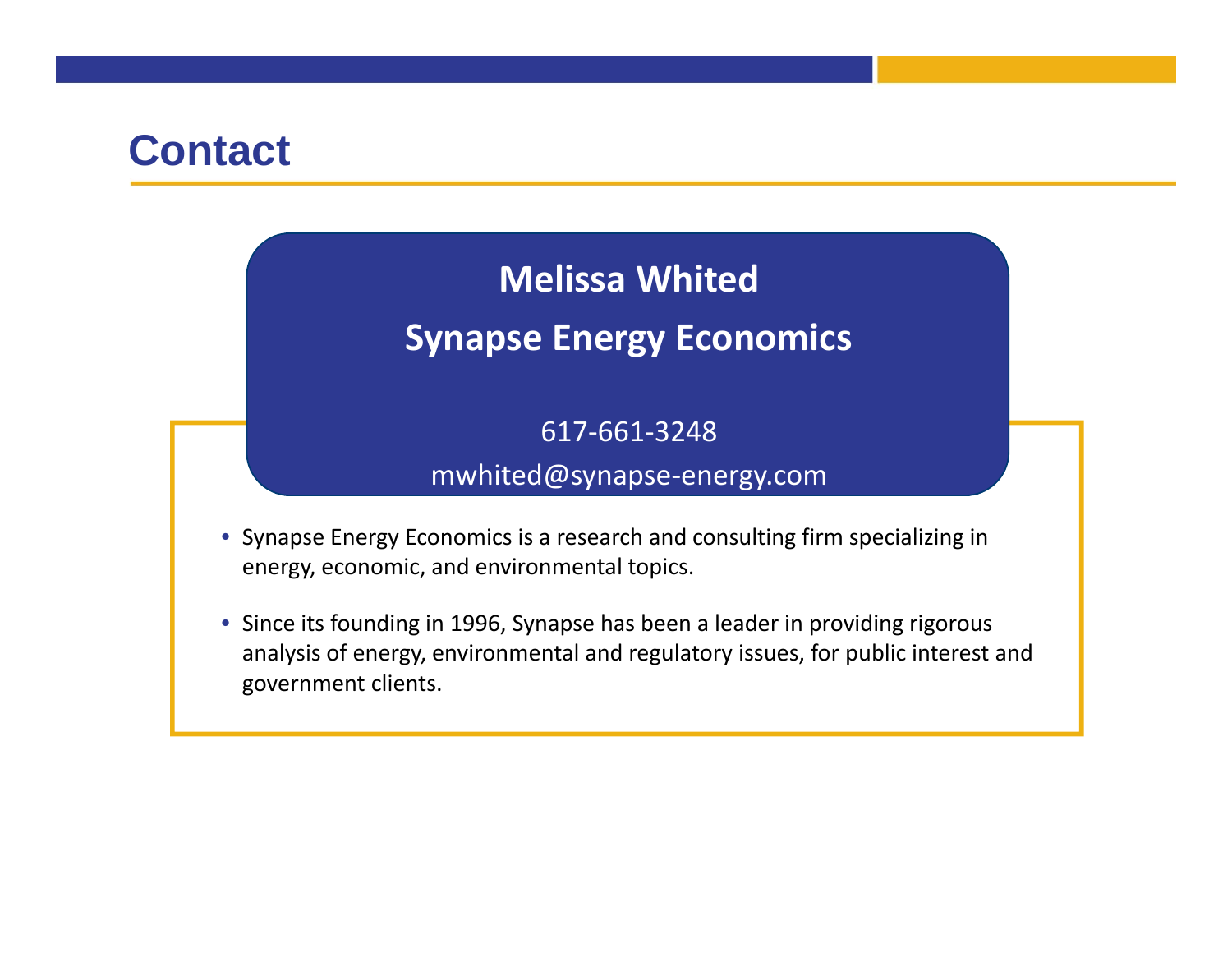# Appendix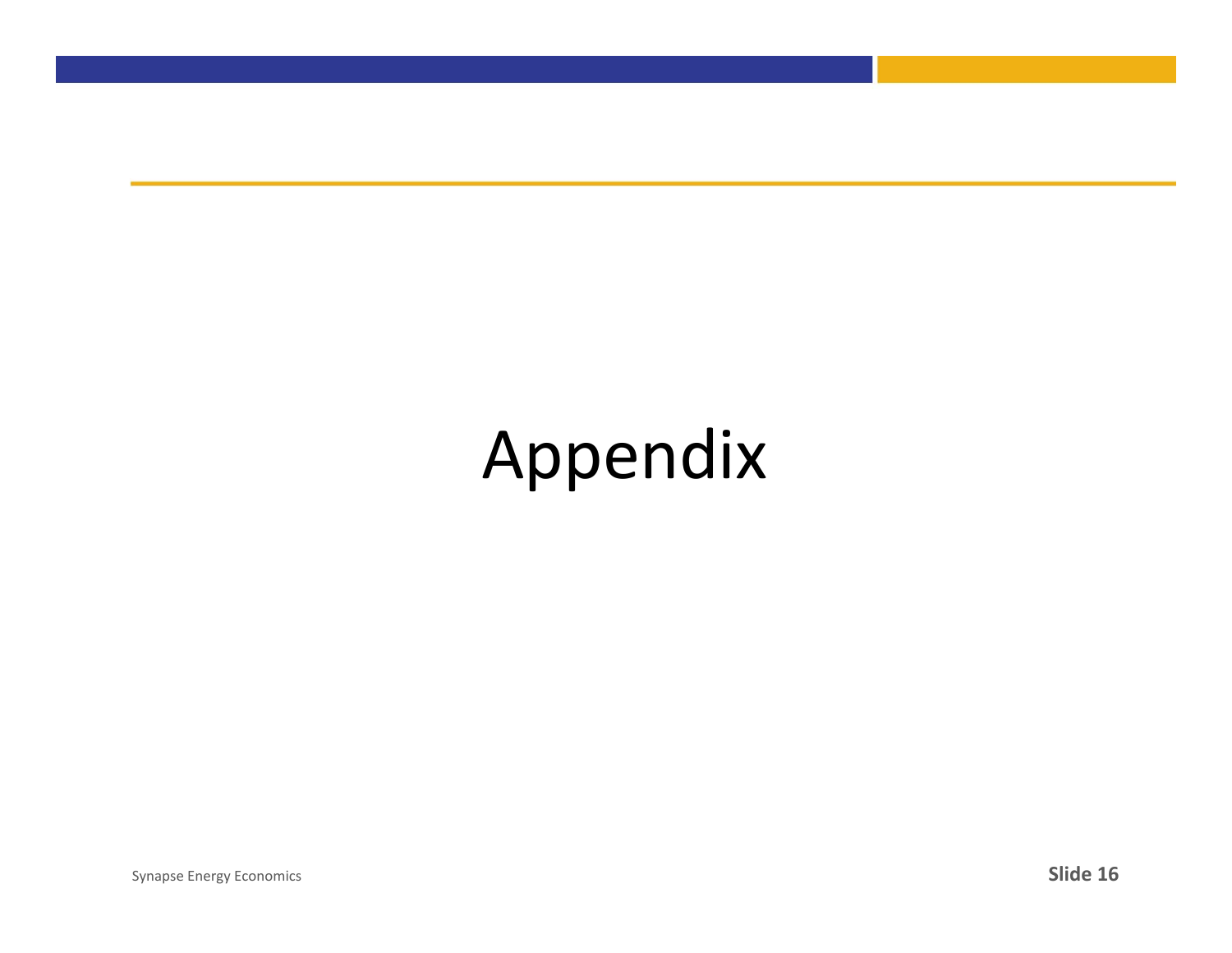## **How big should financial incentives be?**

- In the United States, the total maximum of all financial rewards/penalties has often been set at approximately 1% ‐ 3% of base revenues.
- In the UK, the RIIO model could have an impact greater than 5% of base revenues (equivalent to +/ ‐ 500 basis points on ROE).

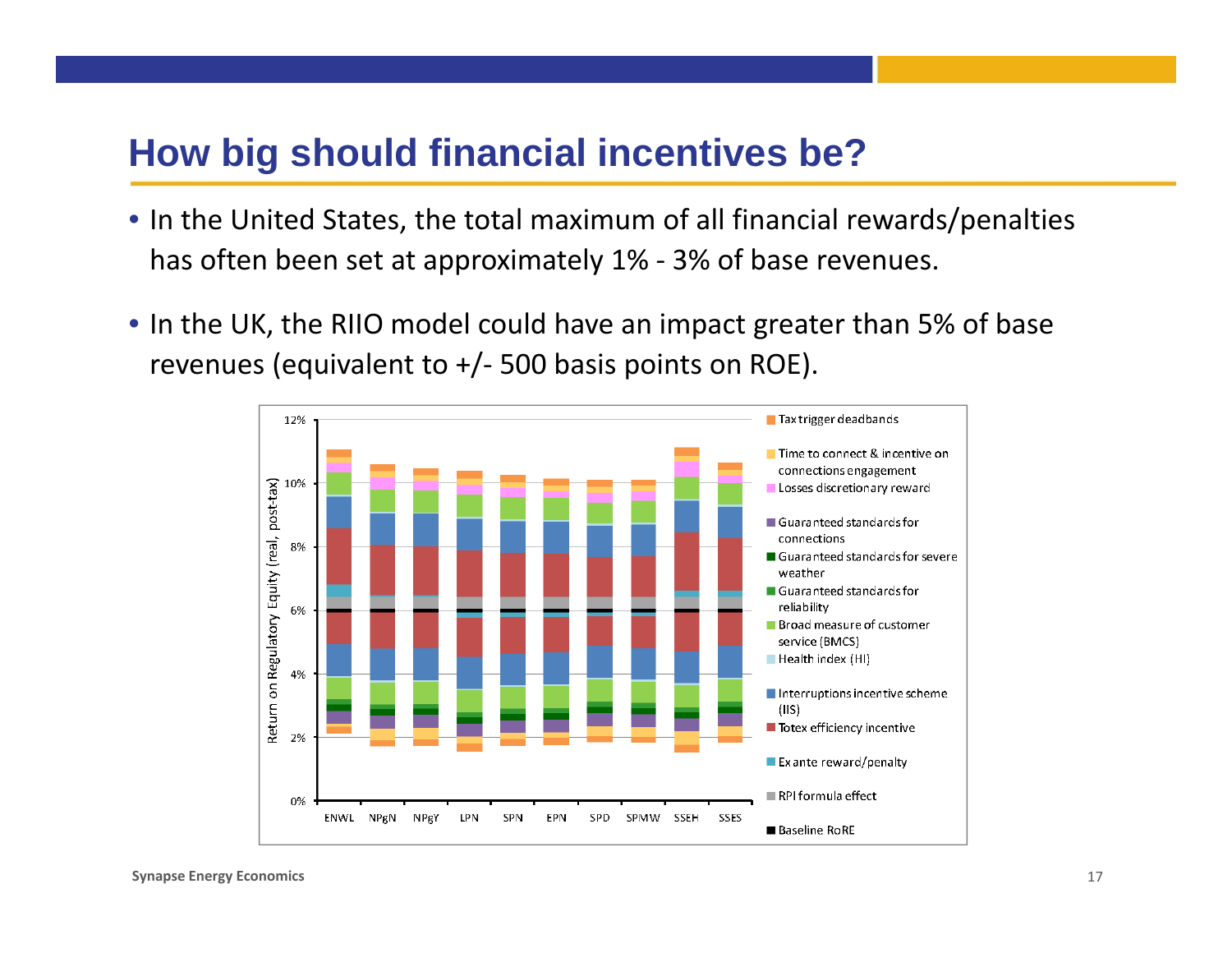# **What units should financial incentives be in?**

- ROE basis points (but can encourage maximizing rate base)
- Avoided costs (but can vary too much)
	- $\circ$  Example: energy efficiency rewards tied to avoided costs of energy are volatile
	- $\circ$  Example: Diablo Canyon windfall
- Percent of base revenues
- Percent of pre-tax earnings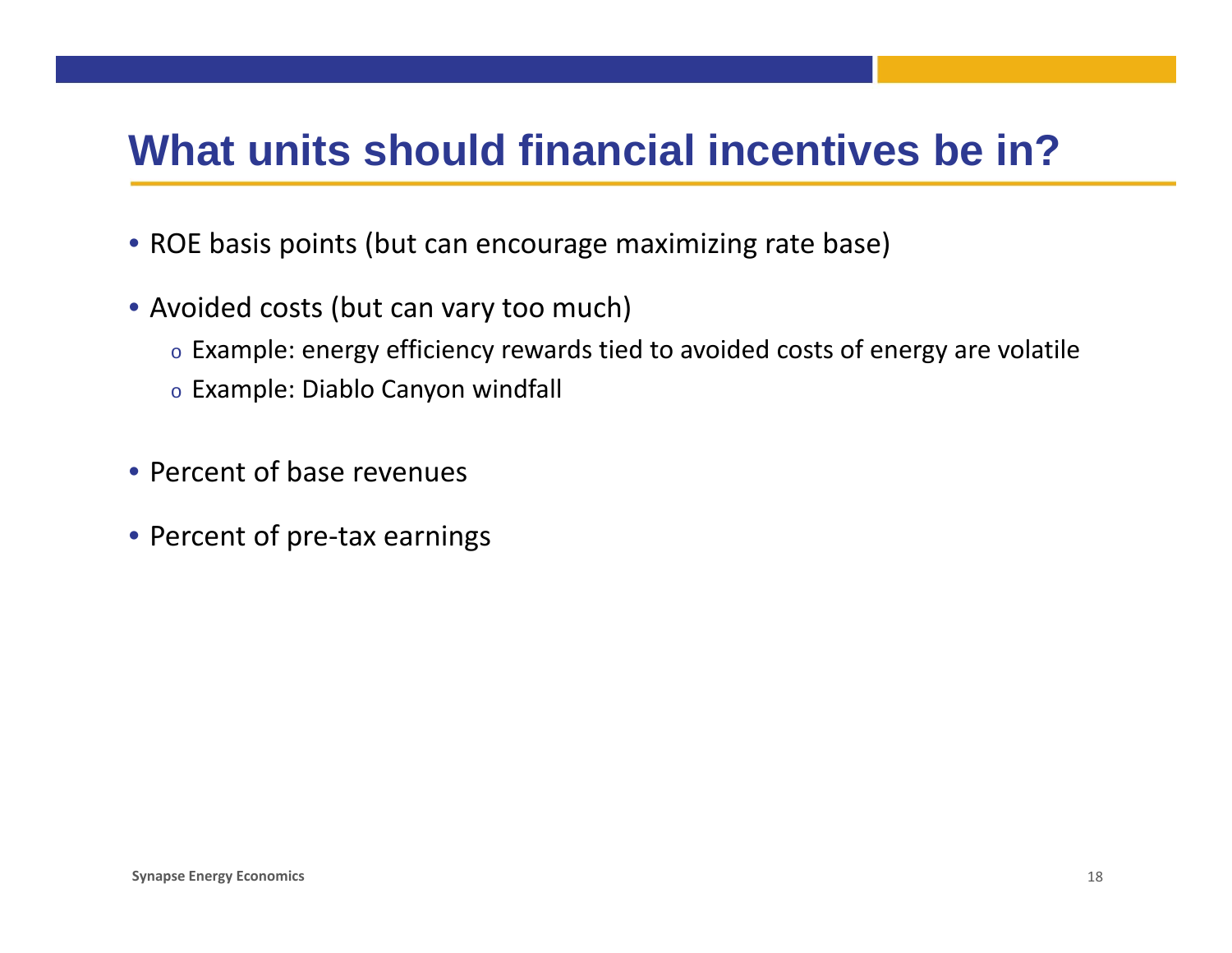# **Appendix: RIIO**

| (a) Scorecard for all output categories |     |               | (b) Scorecard for bread and butter outputs |                                        |     |               |             |
|-----------------------------------------|-----|---------------|--------------------------------------------|----------------------------------------|-----|---------------|-------------|
| <b>Output category</b>                  | Low | <b>Middle</b> | <b>High</b>                                | <b>Output category</b>                 | Low | <b>Middle</b> | <b>High</b> |
| <b>Customer</b><br>satisfaction         |     |               |                                            | <b>Reliability and</b><br>availability |     |               |             |
| <b>Reliability and</b><br>availability  |     |               |                                            | <b>Safety</b>                          |     |               |             |
| <b>Safety</b>                           |     |               |                                            | <b>Conditions for</b><br>connection    |     |               |             |
|                                         |     |               |                                            |                                        |     |               |             |
| <b>Conditions for</b><br>connection     |     |               |                                            | (c) Sustainable development scorecard  |     |               |             |
| <b>Environmental</b>                    |     |               |                                            | <b>Output category</b>                 | Low | <b>Middle</b> | <b>High</b> |
| impact<br><b>Social obligations</b>     |     |               |                                            | <b>Customer</b><br>satisfaction        |     |               |             |
|                                         |     |               |                                            | <b>Environmental</b><br>impact         |     |               |             |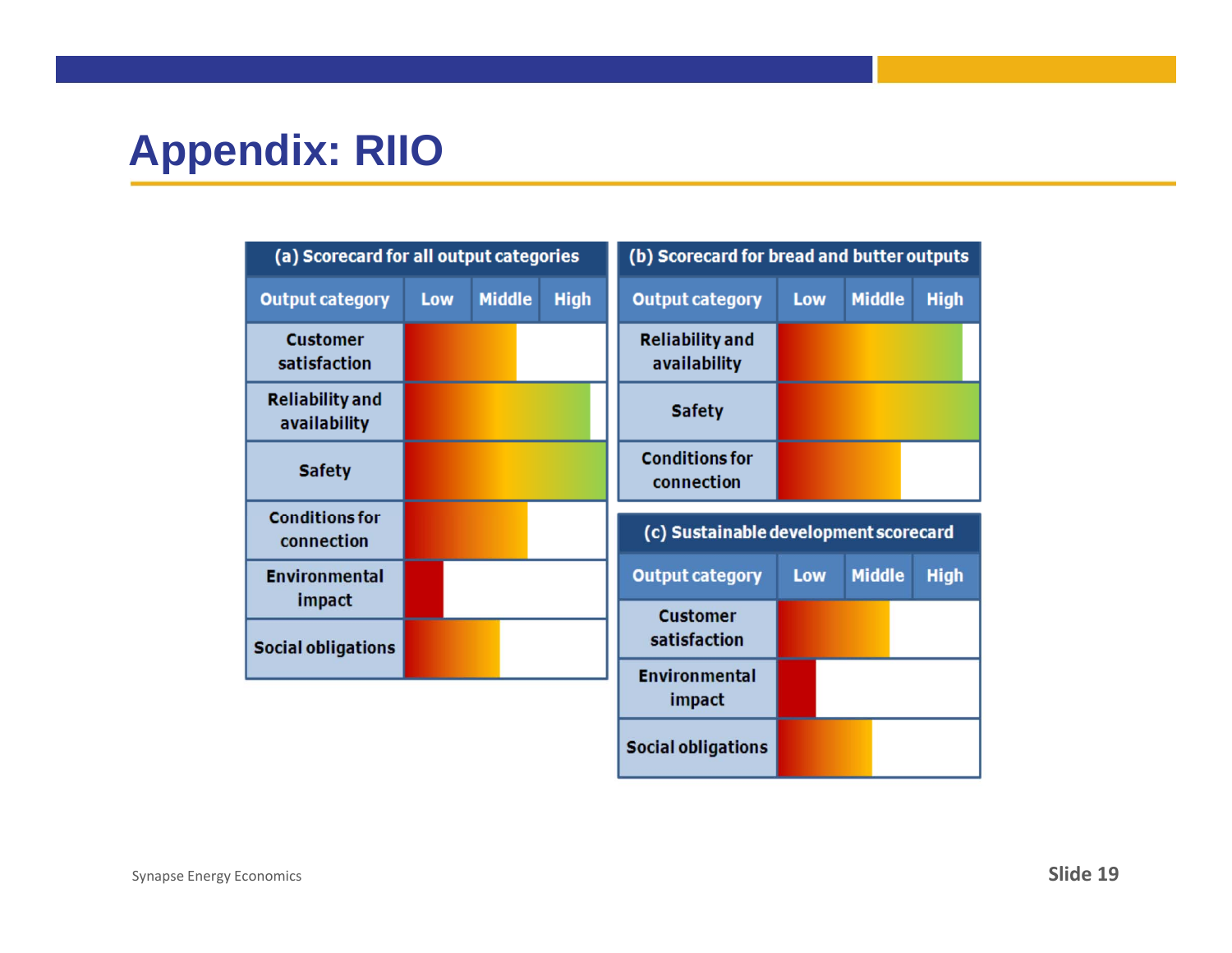# **Selected RIIO Outputs**

#### • Environment:

| <b>Deliverable</b>                               | <b>Penalty or Reward</b>                                                                                                                                                                                    | <b>Metric and Target Description</b>                                                                                                                                                                                                                                                                                                                                                                            |
|--------------------------------------------------|-------------------------------------------------------------------------------------------------------------------------------------------------------------------------------------------------------------|-----------------------------------------------------------------------------------------------------------------------------------------------------------------------------------------------------------------------------------------------------------------------------------------------------------------------------------------------------------------------------------------------------------------|
| <b>Electricity losses</b>                        | Discretionary reward of<br>up to £4 million in year<br>2, £10 million in year 4,<br>and £14 million in year<br>6 for utilities that<br>exceed the loss<br>reduction commitments<br>in their business plans. | Utilities report annually on loss reduction activities<br>undertaken, improvements achieved, and actions planned<br>for the following year. Performance will be measured<br>according to multiple criteria, including the effectiveness of<br>actions taken to reduce losses, engagement with<br>stakeholders, innovative approaches to loss reductions,<br>and sharing of best practices with other companies. |
| <b>Business Carbon</b><br><b>Footprint (BCF)</b> | Reputational                                                                                                                                                                                                | Annual reporting requirement on CO <sub>2</sub> equivalent<br>emissions, actions taken to reduce emissions over the past<br>year and their effectiveness. All utilities' performance on<br>this metric summarized in one table.                                                                                                                                                                                 |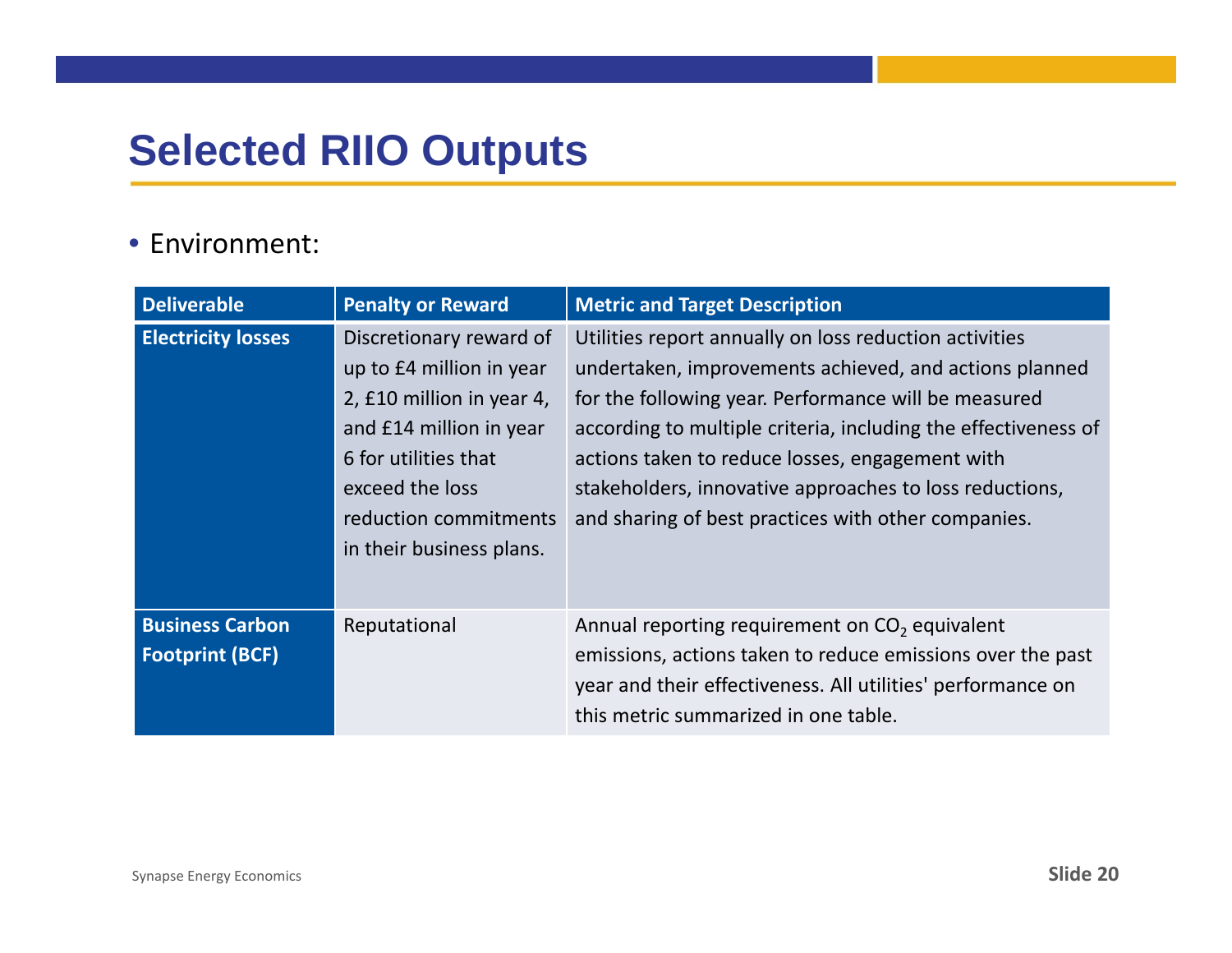# **RIIO Outputs, cont.**

#### • Customer satisfaction and social obligations

| <b>Deliverable</b>                        | <b>Penalty or Reward</b>                                          | <b>Metric and Target Description</b>                                                                                                                                                                                                                                                                                                                                                                                                                                                    |
|-------------------------------------------|-------------------------------------------------------------------|-----------------------------------------------------------------------------------------------------------------------------------------------------------------------------------------------------------------------------------------------------------------------------------------------------------------------------------------------------------------------------------------------------------------------------------------------------------------------------------------|
| <b>Customer</b><br>satisfaction<br>survey | Reward or penalty<br>up to 1% of annual<br>base revenue           | A survey is used to measure the satisfaction of customers who have<br>required a new connection, have experienced an interruption to their<br>supply, or have made a request for a service or job to be completed.<br>Performance is measured based on the response to the question:<br>"Overall how satisfied were you with the service that you received?"<br>The target score will be set at a level that "can be objectively assessed to<br>represent a good level of performance." |
| <b>Complaints</b>                         | Penalty of up to<br>0.5% of annual<br>base revenue. No<br>reward. | Complaints and their weightings are measured based on: (a) percentage<br>of complaints that are outstanding after one day (10% weighting); (b)<br>percentage of complaints that are outstanding after 31 days (30%<br>weighting); (c) percentage of complaints that are repeat complaints<br>(50% weighting); and number of Energy Ombudsman decisions that go<br>against the utility as a percentage of total complaints (10% weighting).<br>An industry target is set.                |
| <b>Stakeholder</b><br>engagement          | Reward of up to<br>0.5% of annual<br>base revenue. No<br>penalty. | The regulator will develop a mechanism for assessing the utilities' use of<br>data and customer insight to understand and identify effective solutions<br>for vulnerable consumers, as well as their ability to integrate this into<br>core business activities.                                                                                                                                                                                                                        |